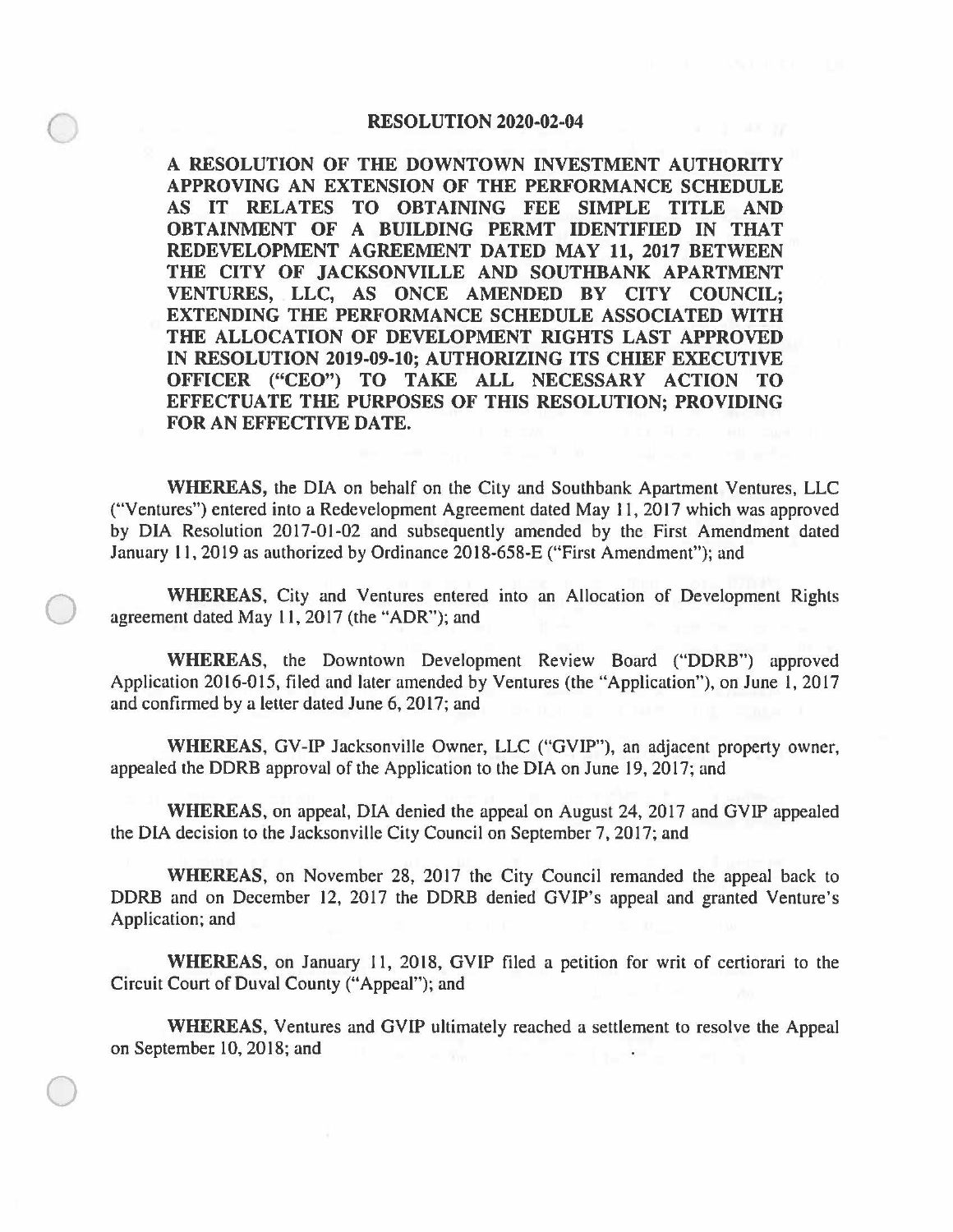## RESOLUTION 2020-02-04 PAGE2OF3

**WHEREAS, Ventures was granted an extension of the performance schedule associated** with the Allocation of Development Rights pursuant to Resolution 2019-09-10 which extended the Closing Date to December 31, 2019; and

**WHEREAS,** pursuant to the force majeure clause of Section 10.2 of the RDA, in recognition that Ventures "exercise [d] commercially reasonable efforts to resume performance.. . as soon as practicable", the DIA extended the closing date in the Performance Schedule in the RDA to December 31, 2019 per Resolution 2019-06-02; and

**WHEREAS,** at the request of Ventures and pursuant to its Resolution 2019-12-04, the DIA Board thereafter was granted an extension of the Closing Date and performance Schedule in the RDA, which extended the Closing Date until March I, 2020; and

**WHEREAS,** Ventures has informed DIA that Ventures is not able to complete certain land swaps until GV IP Jacksonville Owner LLC ("GV IP") executes documents to effectuate such land swaps in accordance with a Quad Party Agreement; and

**WHEREAS, GV IP closed on the sale of 841 Prudential Drive on February 20<sup>th</sup>, and the** lender for the purchaser has requested additional time in order to complete the land swaps GV IP agreed to complete; and

**WHEREAS,** as authorized by Section 3.1 of the RDA, Ventures has requested a 30-day discretionary extension of certain of the performance deadlines in Section 3.1 of the RDA and in the same performance dates in the ADR, out of an abundance of caution in order to avoid any possible default based on a delay in the land swap closing; and

**WHEREAS,** Section 3. 1 allows DIA to grant a cumulative extension of up to six months and Resolution 2019-12~04 granted only two of the possible six months of said extension.

**NOW THEREFORE, BE IT RESOLVED,** by the Downtown Investment Authority:

**Section 1.** The DIA finds that the recitals set forth above are true and correct and are incorporated herein by this reference.

**Section 2.** The deadlines set forth in Section 3.1 of the First Amendment are amended as follows:

- a. Company shall obtain fee simple title to the Project Parcel on or before April 1, 2020.
- b. Company shall obtain a building permit for vertical construction of the Improvements on or before May 1, 2020.
- c. The current requirement that the Company shall commence vertical construction on or before September 1, 2020 shall remain unchanged.

 $\bigcirc$